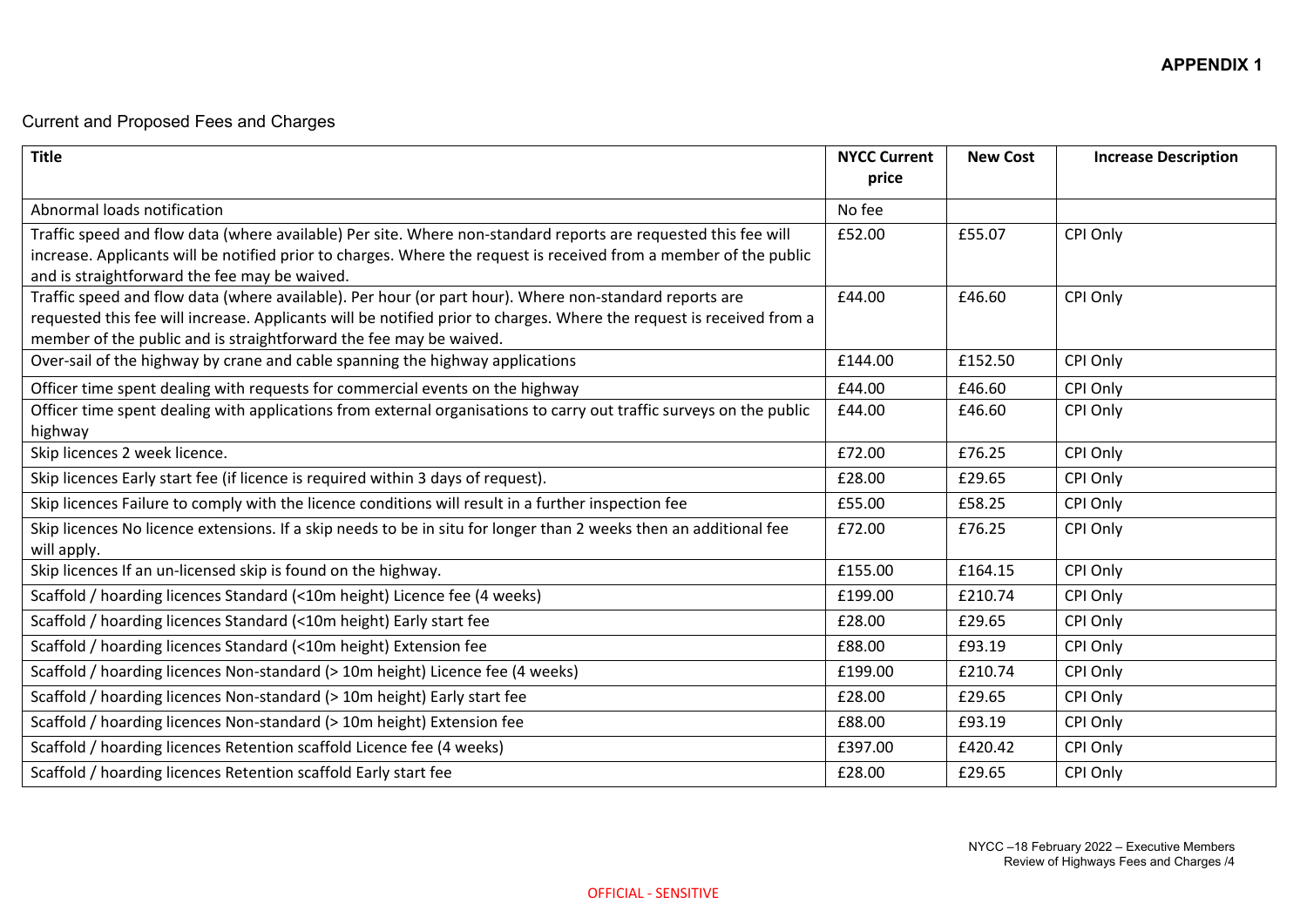| <b>Title</b>                                                                                                                                                      | <b>NYCC Current</b><br>price | <b>New Cost</b> | <b>Increase Description</b> |
|-------------------------------------------------------------------------------------------------------------------------------------------------------------------|------------------------------|-----------------|-----------------------------|
|                                                                                                                                                                   |                              |                 |                             |
| Scaffold / hoarding licences Retention scaffold Extension fee                                                                                                     | £88.00                       | £93.19          | CPI Only                    |
| Scaffold / hoarding licences Tower scaffold (if removed daily) Licence fee (4 weeks)                                                                              | £33.00                       | £34.95          | CPI Only                    |
| Scaffold / hoarding licences Tower scaffold (if removed daily) Early start fee                                                                                    | £28.00                       | £29.65          | CPI Only                    |
| Scaffold / hoarding licences Tower scaffold (if removed daily) Extension fee                                                                                      | £17.00                       | £18.00          | CPI Only                    |
| Scaffold / hoarding licences Hoarding (remaining width of footway 1.5m+) Licence fee (4 weeks)                                                                    | £99.00                       | £104.84         | CPI Only                    |
| Scaffold / hoarding licences Hoarding (remaining width of footway 1.5m+) Early start fee                                                                          | £28.00                       | £29.65          | CPI Only                    |
| Scaffold / hoarding licences Hoarding (remaining width of footway 1.5m+) Extension fee                                                                            | £88.00                       | £93.19          | CPI Only                    |
| Scaffold / hoarding licences Hoarding (remaining width of footway <1.5m) Licence fee (4 weeks)                                                                    | £199.00                      | £210.74         | CPI Only                    |
| Scaffold / hoarding licences Hoarding (remaining width of footway <1.5m) Early start fee                                                                          | £28.00                       | £29.65          | CPI Only                    |
| Scaffold / hoarding licences Hoarding (remaining width of footway <1.5m) Extension fee                                                                            | £88.00                       | £93.19          | CPI Only                    |
| Street café license Application fee Up to 5 tables or Up to 10m2 - plus works costs                                                                               | £276.00                      | £292.29         | CPI Only                    |
| Street café license Application fee Over 5 tables or Over 10 m2 - plus works costs                                                                                | £497.00                      | £526.32         | CPI Only                    |
| Street café license Application fee - Amount non refundable                                                                                                       | £88.00                       | £93.19          | CPI Only                    |
| Street café license Annual renewal fee Up to 5 tables or Up to 10m2                                                                                               | £72.00                       | £76.25          | CPI Only                    |
| Street café license Annual renewal fee Over 5 tables or Over 10 m2                                                                                                | £127.00                      | £134.49         | CPI Only                    |
| <b>Building materials licence</b>                                                                                                                                 | £72.00                       | £76.25          | CPI Only                    |
| Highway projection licence                                                                                                                                        | £144.00                      | £152.50         | CPI Only                    |
| Cellar opening licence                                                                                                                                            | £44.00                       | £46.60          | CPI Only                    |
| Temporary Traffic Regulation Orders 18-month closure - (plus advertising costs)                                                                                   | £442.00                      | £468.08         | CPI Only                    |
| Temporary Traffic Regulation Orders 5 day closure                                                                                                                 | £331.00                      | £350.53         | CPI Only                    |
| Temporary Traffic Regulation Orders Emergency closure                                                                                                             | £331.00                      | £350.53         | CPI Only                    |
| Temporary Traffic Regulation Orders Event closure - for a new event                                                                                               | £331.00                      | £350.53         | CPI Only                    |
| Temporary Traffic Regulation Orders Recurring event (plus advertising at cost)                                                                                    | £166.00                      | £175.79         | CPI Only                    |
| Temporary Traffic Regulation Orders Additional charges will be applied where further work is required in relation<br>to a temporary closure at an hourly rate of: | £44.00                       | £46.60          | CPI Only                    |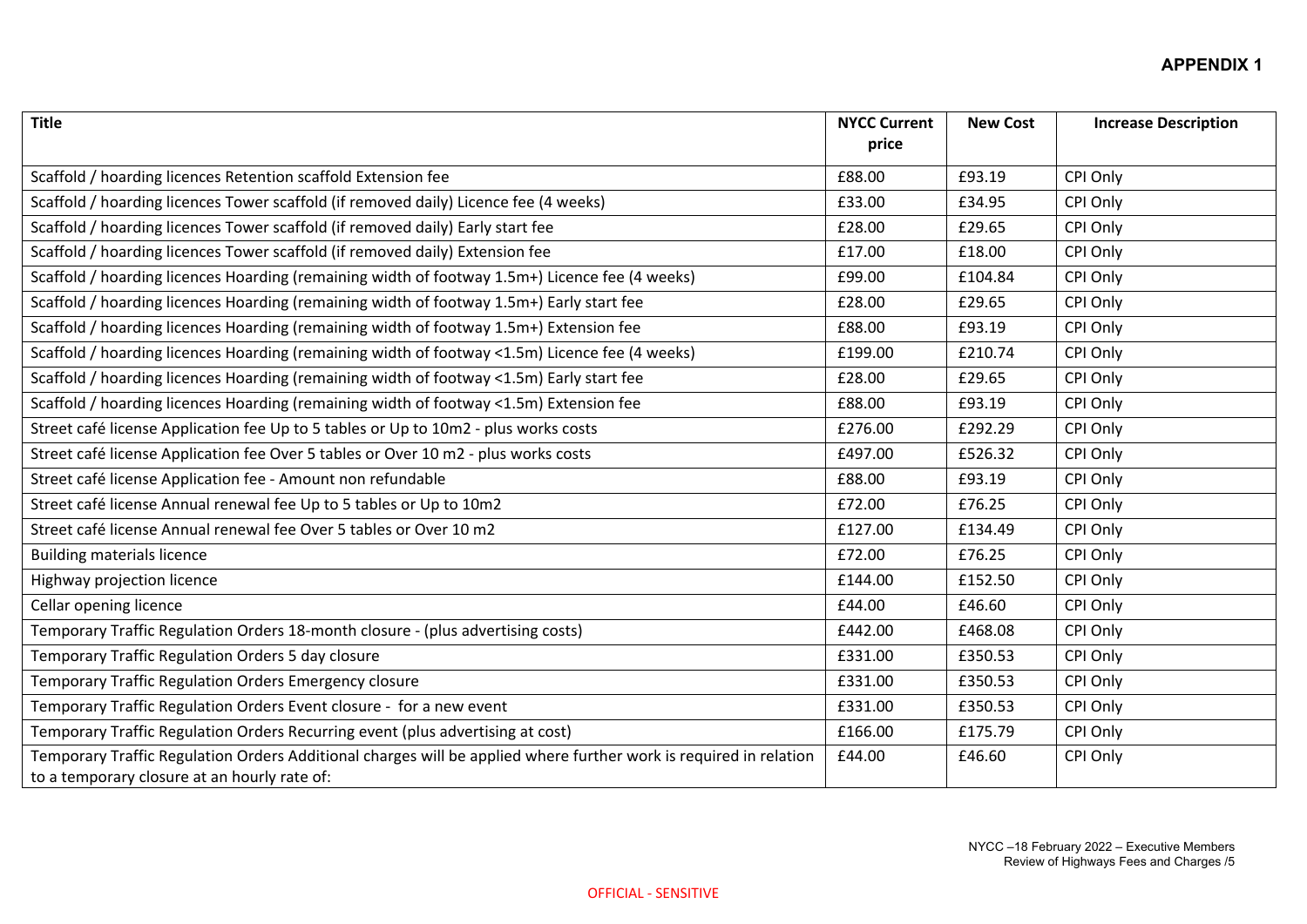| <b>Title</b>                                                                                                                                                                          | <b>NYCC Current</b><br>price | <b>New Cost</b> | <b>Increase Description</b>                                           |
|---------------------------------------------------------------------------------------------------------------------------------------------------------------------------------------|------------------------------|-----------------|-----------------------------------------------------------------------|
| Rechargeable works admin fee - Damage works Work costs <£500                                                                                                                          | £50.00                       | £52.95          | CPI Only                                                              |
| Rechargeable works admin fee - Damage works Work costs £500 - £1,000                                                                                                                  | £100.00                      | £105.90         | CPI Only                                                              |
| Rechargeable works admin fee - Damage works Work costs >£1,000 20% of total                                                                                                           |                              |                 |                                                                       |
| Con29 Highway Search, Standard Highway search (VAT included)                                                                                                                          | £26.76                       | £42.00          | Calculated using the Finance<br>Calculator Tool inc vat               |
| CON29 Highway Search Optional Questions Q4                                                                                                                                            | £9.30                        | £13.02          | Calculated using the Finance<br>Calculator Tool inc vat               |
| CON29 Highway Search Optional Questions Q21                                                                                                                                           |                              | £3.60           | Calculated using the Finance<br>Calculator Tool inc vat               |
| CON29 Highway Search Optional Questions Q22                                                                                                                                           | £14.00                       | £18.10          | Calculated using the Finance<br>Calculator Tool inc vat               |
| Non-CON29 Highway Enquiry (inc a plan (upto 100m) and CON29 type questions but not in accordance with the<br>Local Authorities (Charges for Property Searches) Regulations 2008       | £15                          | £62.00          | Calculated using the Finance<br>Calculator Tool VAT not<br>applicable |
| Non-CON29 Highway Enquiry (inc a plan (additional 100m) and CON29 type questions but not in accordance with<br>the Local Authorities (Charges for Property Searches) Regulations 2008 |                              | $+£30.00$       |                                                                       |
| Section 6 of the 2006 Act CA1 Creation of a right of common over existing common land                                                                                                 | £240.00                      | £295.00         | Calculated using the Finance<br><b>Calculator Tool</b>                |
| Section 6 of the 2006 Act CA1 Creation of a right of common over existing common land Creation of a right of<br>common resulting in the registration of new common land               | Free                         | N/A             |                                                                       |
| Section 7 of the 2006 Act CA2, Variation of a right of common                                                                                                                         | £240.00                      | £295.00         | Calculated using the Finance<br><b>Calculator Tool</b>                |
| Section 7 of the 2006 Act, CA2, Variation of a right of common resulting in the registration of new common land                                                                       | Free                         | N/A             |                                                                       |
| Section 8 of the 2006 Act CA3, Apportionment of a right of common                                                                                                                     | £240.00                      | £295.00         | Calculated using the Finance<br><b>Calculator Tool</b>                |
| Section 10 of the 2006 Act, Attachment of a right of common                                                                                                                           | Free                         | N/A             |                                                                       |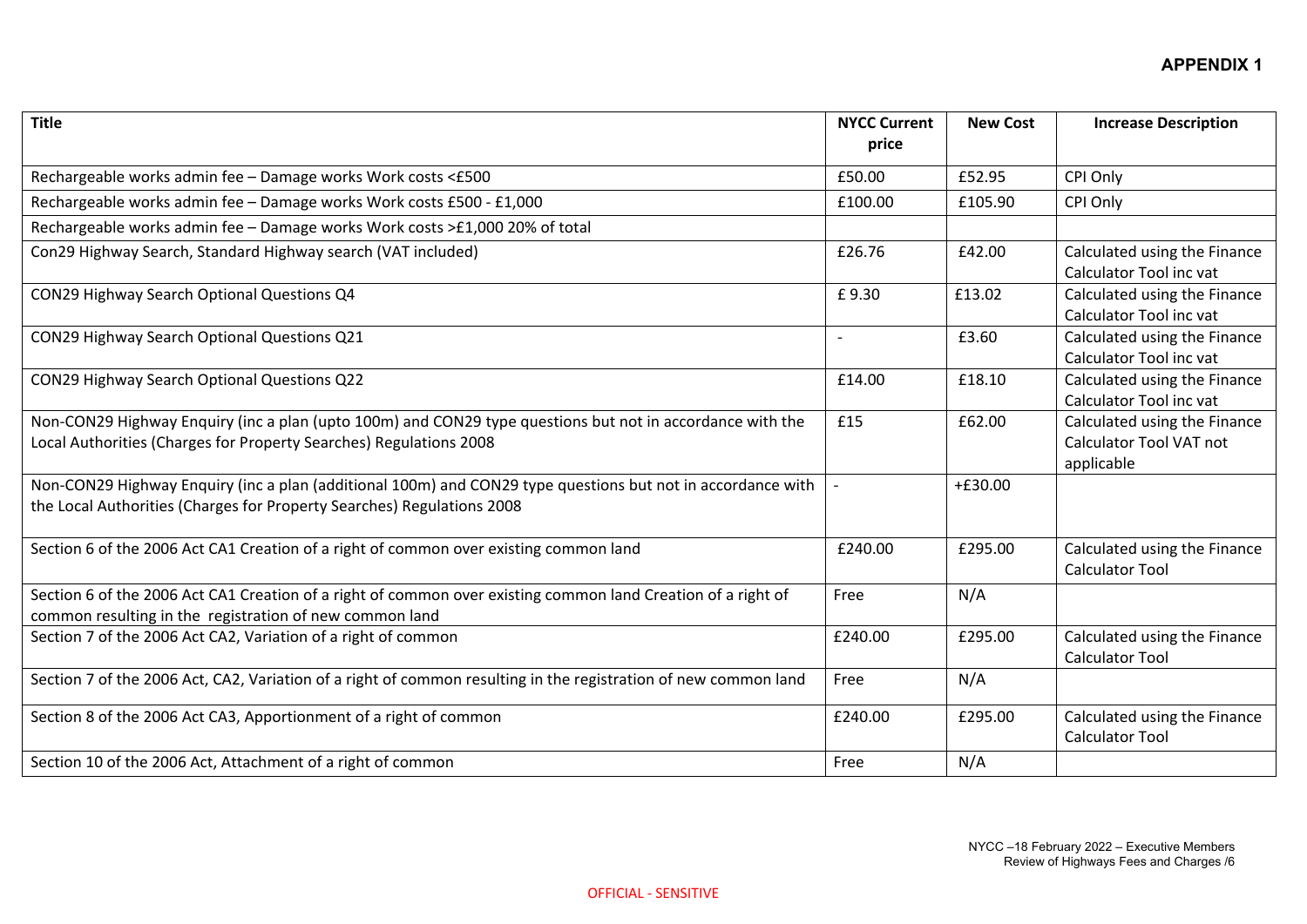| <b>Title</b>                                                                                                   | <b>NYCC Current</b> | <b>New Cost</b> | <b>Increase Description</b>  |
|----------------------------------------------------------------------------------------------------------------|---------------------|-----------------|------------------------------|
|                                                                                                                | price               |                 |                              |
| Section 11 of the 2006 Act CA5 Reallocation of attached rights                                                 | £240.00             | £295.00         | Calculated using the Finance |
|                                                                                                                |                     |                 | <b>Calculator Tool</b>       |
| Section 12 of the 2006 Act, CA6, Transfer of a right in gross                                                  | £90.00              | £110.00         | Calculated using the Finance |
|                                                                                                                |                     |                 | <b>Calculator Tool</b>       |
| Section 13 of the 2006 Act CA7, Surrender or extinguishment of a right of common                               | £180.00             | £220.00         | Calculated using the Finance |
|                                                                                                                |                     |                 | <b>Calculator Tool</b>       |
| Section 4, paragraph 8 of the 2006 Act CA8, Statutory disposition pursuant to section 14 of the 2006 act       | £360.00             | £440.00         | Calculated using the Finance |
| (including the exchange of land for land subject to a statutory disposition)                                   |                     |                 | <b>Calculator Tool</b>       |
|                                                                                                                |                     |                 |                              |
| Section 15(1) or Section 15(8) of the 2006 Act CA9 Registration of a new town or village green by the owner or | Free                | N/A             |                              |
| someone other than by the owner                                                                                |                     |                 |                              |
| Section 19 of the 2006 Act CA10 Correction, for a purpose described in section 19(2)(d)                        | £40.00              | £50.00          | Calculated using the Finance |
|                                                                                                                |                     |                 | <b>Calculator Tool</b>       |
| Section 19 of the 2006 Act CA10 Correction, for a purpose described in 19(2)(b) or (e)                         | £240.00             | £295.00         | Calculated using the Finance |
|                                                                                                                |                     |                 | <b>Calculator Tool</b>       |
| Section 19 of the 2006 Act, CA10 Correction, for a purpose described in Section 19(2)(a) or (c)                | Free                | N/A             |                              |
| Schedule 1, paragraph 19(6)(b), to the 2006 Act CA11 Severance by transfer to public bodies                    | £60.00              | £75.00          | Calculated using the Finance |
|                                                                                                                |                     |                 | <b>Calculator Tool</b>       |
| Schedule 1, paragraph 3 (7)(b), to the 2006 Act CA12                                                           | £180.00             | £220.00         | Calculated using the Finance |
|                                                                                                                |                     |                 | <b>Calculator Tool</b>       |
| Schedule 2, paragraphs 6 - 9, to the 2006 Act CA13 Deregistration of certain land registered as common land or | £1,200.00           | £1,470.00       | Calculated using the Finance |
| as a town or village green                                                                                     |                     |                 | <b>Calculator Tool</b>       |
|                                                                                                                |                     |                 |                              |
| Schedule 2, paragraph 2 or 3, to the 2006 Act CA13 Non-registration of common land or town or village green    | Free                | N/A             |                              |
|                                                                                                                |                     |                 |                              |
| Schedule 2, paragraph 4, to the 2006 Act CA13, Waste land of a manor not registered as common land             | Free                | N/A             |                              |
| Schedule 2, paragraph 5, to the 2006 Act CA13 Town or village green wrongly registered as common land          | Free                | N/A             |                              |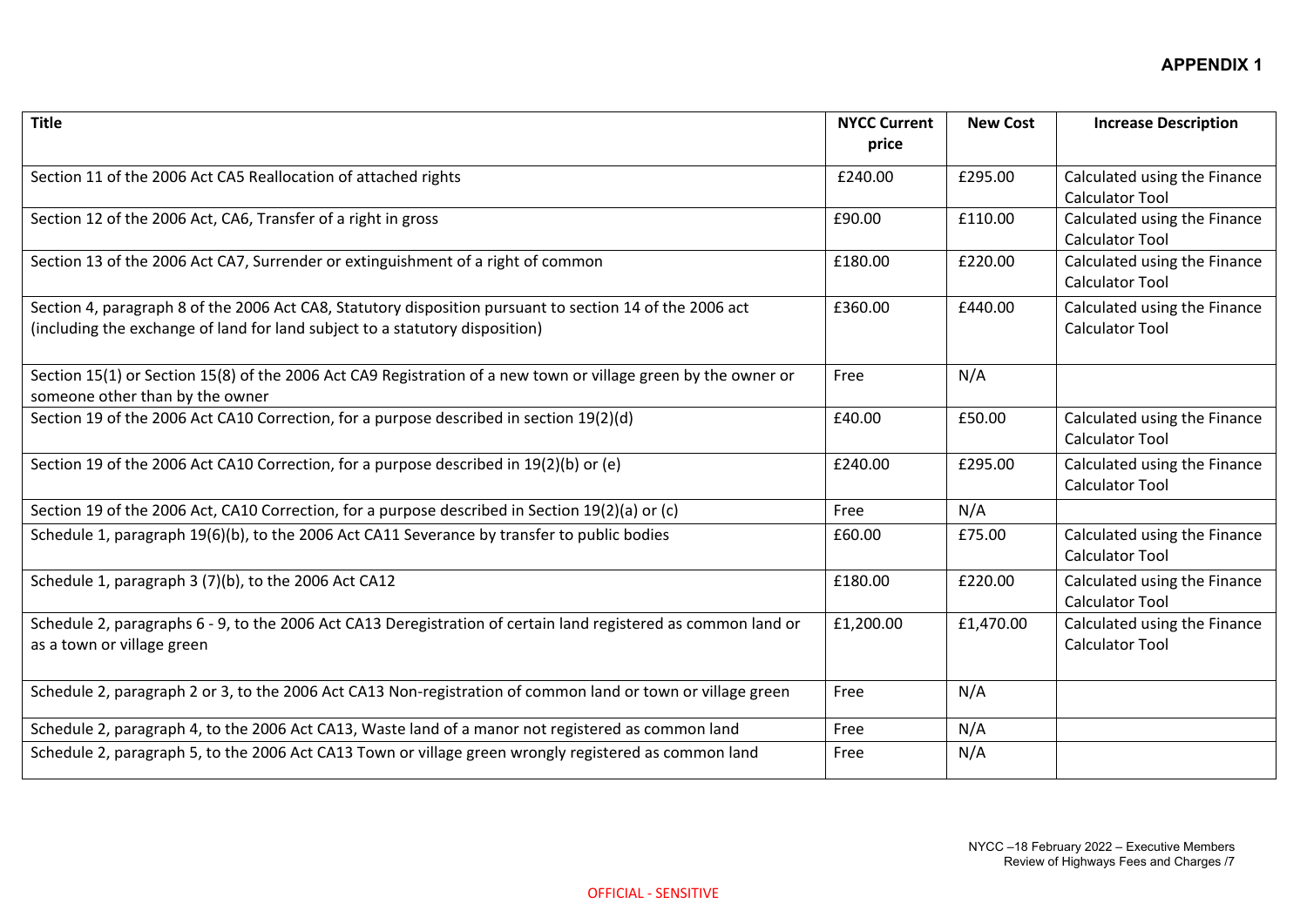| <b>Title</b>                                                                                                                                                                                             | <b>NYCC Current</b><br>price | <b>New Cost</b> | <b>Increase Description</b>                            |
|----------------------------------------------------------------------------------------------------------------------------------------------------------------------------------------------------------|------------------------------|-----------------|--------------------------------------------------------|
| Schedule 3, paragraph 2 or 4, to the 2006 Act CA14 Creation of a right of common, statutory disposition<br>(including the exchange of land for land subject to a statutory disposition) and variation    | £360.00                      | £405.00         | Calculated using the Finance<br><b>Calculator Tool</b> |
| Schedule 3, paragraph 2 or 4, to the 2006 Act, CA14, Apportionment of a right of common (to facilitate any other<br>purpose)                                                                             | £330.00                      | £370.00         | Calculated using the Finance<br><b>Calculator Tool</b> |
| Schedule 3, paragraph 2 or 4, to the 2006 Act CA14 Surrender or extinguishment of a right of common,<br>severance of a right of common, transfer of a right in gross                                     | £220.00                      | £250.00         | Calculated using the Finance<br><b>Calculator Tool</b> |
| Regulation 43 of the Commons Registration (England) Regulations 2014 CA15 Declaration of entitlement to<br>exercise a right of common                                                                    | £60.00                       | £70.00          | Calculated using the Finance<br><b>Calculator Tool</b> |
| Section 15A(1) of the 2006 Act, CA16 Deposits under section 31(6) of the Highways Act 1980 and section 15A(1)<br>of the Commons Act 2006                                                                 | £350.00                      | £390.00         | Calculated using the Finance<br><b>Calculator Tool</b> |
| Section 15A(1) of the 2006 Act, CA16 Deposits under section 31(6) of the Highways Act 1980 and section 15A(1)<br>of the Commons Act 2006 Cost per any Additional notices                                 | £25.00                       | £30.00          | Calculated using the Finance<br><b>Calculator Tool</b> |
| S38 Superintendence fees, 10% of calculated bond value. Minimum fee for both Section 38 and 278 Agreements<br>£2,000.                                                                                    | 10% of bond<br>value         | N/A             | Bond value %                                           |
| S278 Superintendence fees, 10% of calculated bond value. Minimum fee for both Section 38 and 278<br>Agreements £2,000.                                                                                   | 10% of bond<br>value         | N/A             | Bond value %                                           |
| S278 Supervision fees for 278 agreement work where the Highway Development Service has been used - 8.5% of<br>bond value                                                                                 | 8.5% of bond<br>value        | N/A             | Bond value %                                           |
| Stopping up order Officer time spent dealing with an application will be charged at an hourly rate as listed. Other<br>external costs incurred by the County Council will be recharged to the applicant. | £44.00                       | £46.60          | CPI Only                                               |
| Stopping up order Other external costs are also charged to the customers.                                                                                                                                |                              |                 |                                                        |
| Stopping up order Initial fee the applicant must pay with the initial request, the balance must be settled prior to<br>the application to the Magistrates Court.                                         | £828.00                      | £876.86         | CPI Only                                               |
| <b>H-Bar Markings</b>                                                                                                                                                                                    | £221.00                      | £234.04         | CPI Only                                               |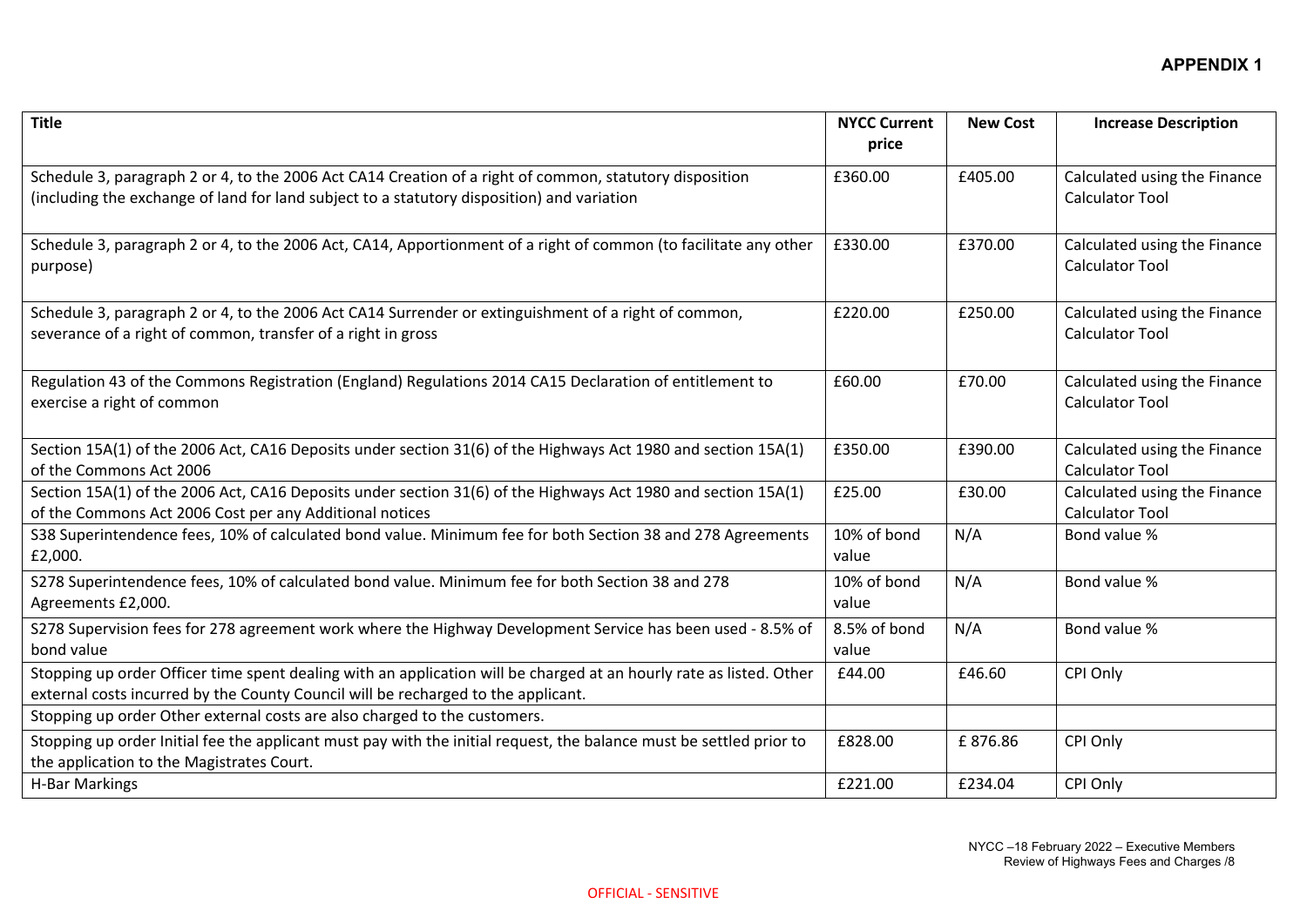| <b>Title</b>                                                                                                                                                      | <b>NYCC Current</b><br>price | <b>New Cost</b> | <b>Increase Description</b> |
|-------------------------------------------------------------------------------------------------------------------------------------------------------------------|------------------------------|-----------------|-----------------------------|
| Request from consultants / private companies for 'new' information                                                                                                | £44.00                       | £46.60          | CPI Only                    |
| Structures approval Hourly rate of officer time spent assessing new structures proposed by developers                                                             | £44.00                       | £46.60          | CPI Only                    |
| Structures approval Initial request fee the applicant must pay (the balance must be settled with the request for<br>signature of the Approval in Principle (AIP)) | £110.00                      | £116.49         | CPI Only                    |
| Application from developer for a Traffic Regulation Order amendment                                                                                               | £44.00                       | £46.60          | CPI Only                    |
| Regulation 43 of the Commons Registration (England) Regulations 2014 (Application form CA15)                                                                      | £60.00                       | £63.54          | CPI Only                    |
| Section 6 of the 2006 Act (Application form CA1)                                                                                                                  | No fee                       |                 |                             |
| Section 6 of the 2006 Act (Application form CA1)                                                                                                                  | £240.00                      | £254.16         | CPI Only                    |
| Section 7 of the 2006 Act (Application form CA2)                                                                                                                  | £240.00                      | £254.16         | CPI Only                    |
| Section 7 of the 2006 Act (Application form CA2)                                                                                                                  | No fee                       |                 |                             |
| Section 8 of the 2006 Act (Application form CA3)                                                                                                                  | £240.00                      | £254.16         | CPI Only                    |
| Section 10 of the 2006 Act (Application form CA4)                                                                                                                 | No fee                       |                 |                             |
| Section 11 of the 2006 Act (Application form CA5)                                                                                                                 | £240.00                      | £ 254.16        | CPI Only                    |
| Section 12 of the 2006 Act (Application form CA6)                                                                                                                 | £90.00                       | £95.31          | CPI Only                    |
| Section 13 of the 2006 Act (Application form CA7)                                                                                                                 | £180.00                      | £190.62         | CPI Only                    |
| Section 4, paragraph 8 (Application form CA8)                                                                                                                     | £360.00                      | £381.24         | CPI Only                    |
| Section 15(1) of the 2006 Act (Application form CA9)                                                                                                              | No fee                       |                 |                             |
| Section 15(8) of the 2006 Act (Application form CA9)                                                                                                              | No fee                       |                 |                             |
| Section 19 of the 2006 Act                                                                                                                                        | No fee                       |                 |                             |
| Section 19 of the 2006 Act (Application form CA10)                                                                                                                | No fee                       |                 |                             |
| Section 19 of the 2006 Act (Application form CA10)                                                                                                                | £240.00                      | £254.16         | CPI Only                    |
| Schedule 1, paragraph 19(6)(b), to the 2006 Act (Application form CA11)                                                                                           | £60.00                       | £63.54          | CPI Only                    |
| Schedule 1, paragraph 3 (7)(b), to the 2006 Act (Application form CA12)                                                                                           | £180.00                      | £190.62         | CPI Only                    |
| Schedule 2, paragraph 2 or 3, to the 2006 Act (Application form CA 13)                                                                                            | No fee                       |                 |                             |
| Schedule 2, paragraph 4, to the 2006 Act (Application form CA13)                                                                                                  | No fee                       |                 |                             |
| Schedule 2, paragraph 5, to the 2006 Act (Application form CA13)                                                                                                  | No fee                       |                 |                             |
| Schedule 2, paragraphs 6 - 9, to the 2006 Act (Application form CA13)                                                                                             | £1,200.00                    | £1,270.80       | CPI Only                    |
| Schedule 2, paragraphs 6 - 9, to the 2006 Act (Application form CA13)                                                                                             | £500.00                      | £529.50         | CPI Only                    |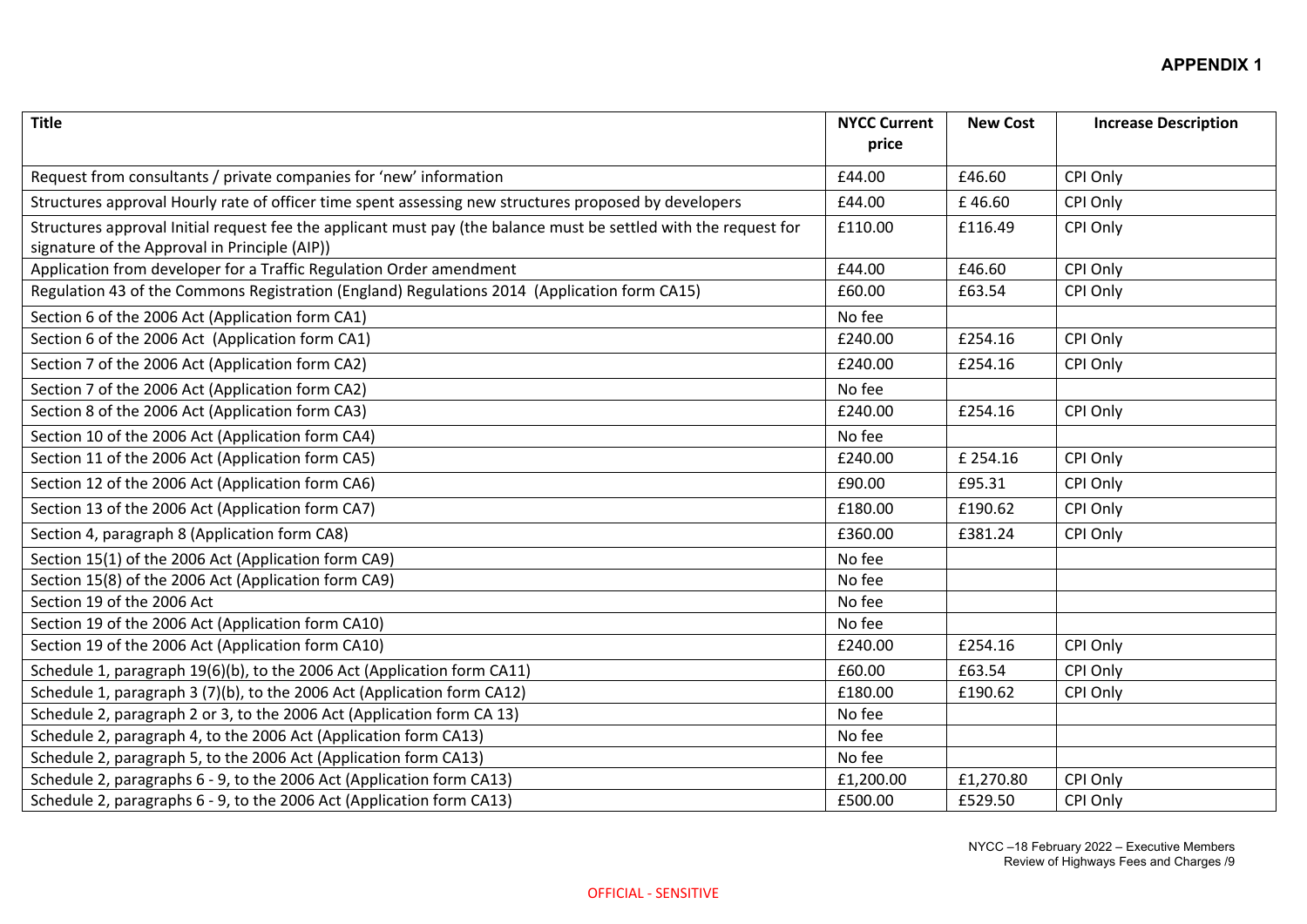| <b>Title</b>                                                                                                                                                                                                                                                                                 | <b>NYCC Current</b><br>price | <b>New Cost</b> | <b>Increase Description</b> |
|----------------------------------------------------------------------------------------------------------------------------------------------------------------------------------------------------------------------------------------------------------------------------------------------|------------------------------|-----------------|-----------------------------|
| Schedule 3, paragraph 2 or 4 to the 2006 Act Creation of a right of common (including the exchange of land for                                                                                                                                                                               | No fee                       |                 |                             |
| land subject to a statutory disposition) and variation                                                                                                                                                                                                                                       |                              |                 |                             |
| Schedule 3, paragraph 2 or 4 to the 2006 Act Surrender or extinguishment of a right of common                                                                                                                                                                                                | No fee                       |                 |                             |
| Schedule 3, paragraph 2 or 4 to the 2006 Act (Application form CA14) - Note: applications made after the end of<br>the transitional application period will incur a fee (Paragraph 4) Variation of a right of common                                                                         | No fee                       |                 |                             |
| Schedule 3, paragraph 2 or 4 to the 2006 Act (Application form CA 14) - Note: applications made after the end of<br>the transitional application period will incur a fee (Paragraph 4) Apportionment of a right of common (to<br>facilitate any other purpose)                               | No fee                       |                 |                             |
| Schedule 3, paragraph 2 or 4 to the 2006 Act (Application form CA14) - Note: applications made after the end of<br>the transitional application period will incur a fee (Paragraph 4) Severance of a right of common                                                                         | No fee                       |                 |                             |
| Schedule 3, paragraph 2 or 4 to the 2006 Act (Application CA14) - Note: applications made after the end of the<br>transitional application period will incur a fee (Paragraph 4) Transfer of a right in gross                                                                                | No fee                       |                 |                             |
| Schedule 3, paragraph 2 or 4 to the 2006 Act (Application form CA14) - Note: applications made after the end of<br>the transitional application period will incur a fee (Paragraph 4) Statutory disposition (including the exchange of<br>land for land subject to a statutory disposition). | No fee                       |                 |                             |
| General Enquiry requesting a copy of a register and/or plan                                                                                                                                                                                                                                  | £15.00                       | £15.89          | CPI Only                    |
| Mobile mechanical plant machinery e.g. cherry picker, scissor lifts and cranes (one day or less) There is no charge<br>for mobile mechanical plant machinery that is on site for one day or less.                                                                                            | No fee                       |                 |                             |
| Mobile mechanical plant machinery e.g. cherry picker, scissor lifts and cranes (more than one day) £144.00 for a<br>2 week licence                                                                                                                                                           | £144.00                      | £152.50         | CPI Only                    |
| Mobile mechanical plant machinery e.g. cherry picker, scissor lifts and cranes (more than one day) Early start fee<br>(if licence is required within 3 days of request).                                                                                                                     | £28.00                       | £29.65          | CPI Only                    |
| Mobile mechanical plant machinery e.g. cherry picker, scissor lifts and cranes (more than one day) If mobile<br>mechanical plant machinery needs to be in situ for longer than 2 weeks then an additional weekly extension fee<br>will apply:                                                | £88.00                       | £93.19          | CPI Only                    |
| Mobile mechanical plant machinery e.g. cherry picker, scissor lifts and cranes (more than one day) Failure to<br>comply with the licence conditions will result in a further inspection fee of:                                                                                              | £55.00                       | £58.25          | CPI Only                    |
| Tourist Traffic Signs Initial assessment fee (non-refundable).                                                                                                                                                                                                                               | £165.00                      | £174.74         | CPI Only                    |